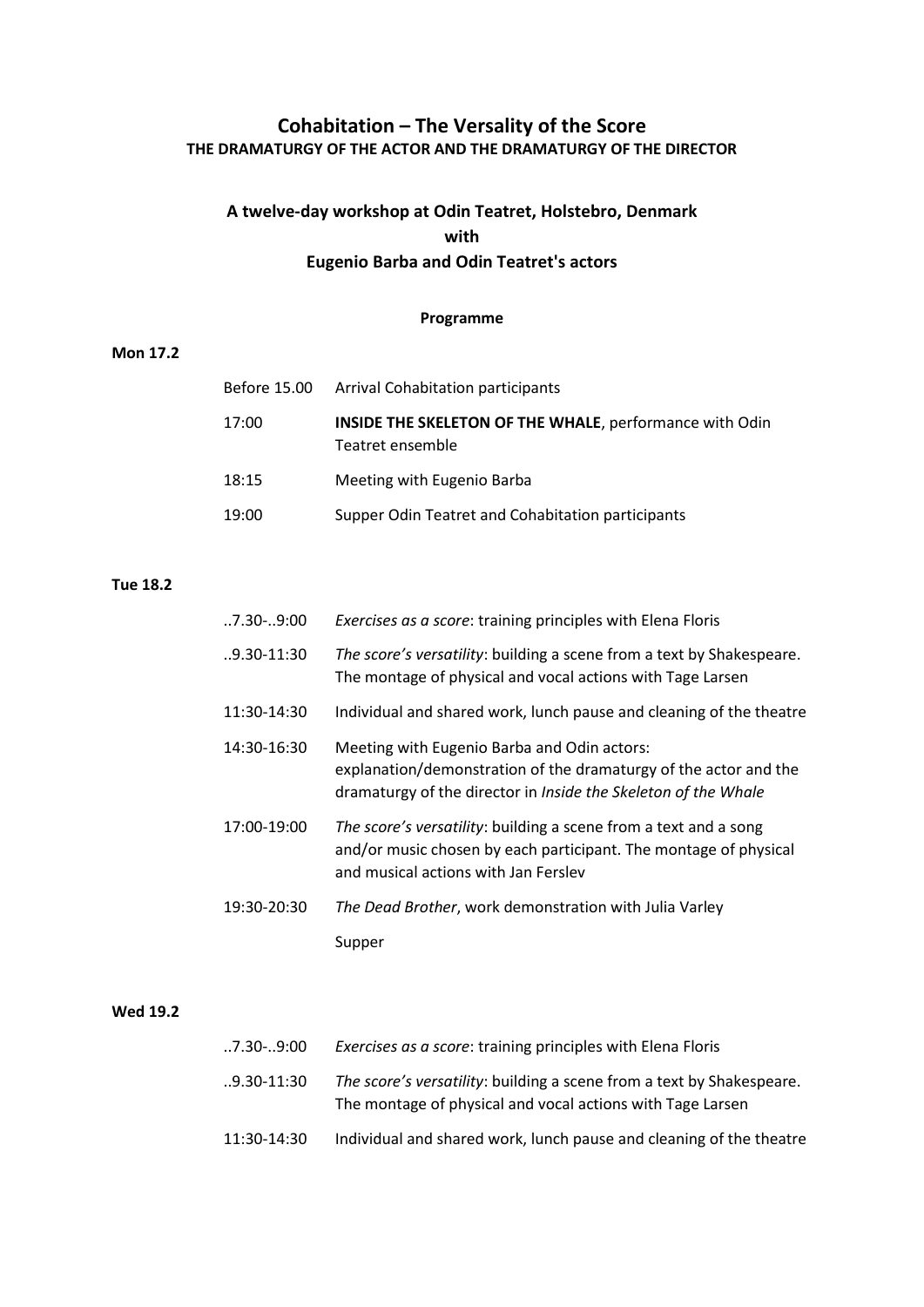| 14:30-16.30 | The score's versatility: building a scene from a text and a song                  |
|-------------|-----------------------------------------------------------------------------------|
|             | and/or music chosen by each participant. The montage of physical                  |
|             | and musical actions with Jan Ferslev                                              |
| 17:00-18:30 | Text, actions, relations, work demonstration with Tage Larsen and<br>Julia Varley |

- 19:00-20:00 **THE DEAFMAN'S HOUSE**, performance with Else Marie Laukvik, Frans Winther and Rina Skeel
	- Supper

## **Thu 20.2**

| $.7.30-.9:00$   | Exercises as a score: training principles with Elena Floris                                                                                                                                         |
|-----------------|-----------------------------------------------------------------------------------------------------------------------------------------------------------------------------------------------------|
| $.9.30 - 11.30$ | The score's versatility: building a scene from a text by Shakespeare.<br>The montage of physical and vocal actions with Tage Larsen                                                                 |
| 11:30-14:30     | Individual and shared work, lunch pause and cleaning of the theatre                                                                                                                                 |
| 14:30-16:30     | The score's versatility: building a scene from a text and a song<br>and/or music chosen by each participant. The montage of physical<br>and musical actions with Jan Fersley                        |
| 17:00-19:00     | Meeting with Eugenio Barba, Else Marie Laukvik, Frans Winther,<br>Rina Skeel: explanation/demonstration of the dramaturgy of the<br>actor and the dramaturgy of the director in The Deafman's House |
| 19:30-20:30     | Nora's Way, work demonstration with Roberta Carreri                                                                                                                                                 |
|                 | Supper                                                                                                                                                                                              |

## **Fri 21.2**

| $.7.30-.9:00$   | Exercises as a score: training principles with Carolina Pizarro                                                                                                              |
|-----------------|------------------------------------------------------------------------------------------------------------------------------------------------------------------------------|
| $.9.30 - 11:30$ | The score's versatility: building a scene from a text by Shakespeare.<br>The montage of physical and vocal actions with Tage Larsen                                          |
| 11:30-14:30     | Individual and shared work, lunch pause and cleaning of the theatre                                                                                                          |
| 14:30-16:30     | The score's versatility: building a scene from a text and a song<br>and/or music chosen by each participant. The montage of physical<br>and musical actions with Jan Fersley |
| 17:00-18:30     | The dance of intentions, masterclass with Roberta Carreri                                                                                                                    |
| 19:00-19:50     | AVE MARIA, performance with Julia Varley                                                                                                                                     |
|                 | Supper                                                                                                                                                                       |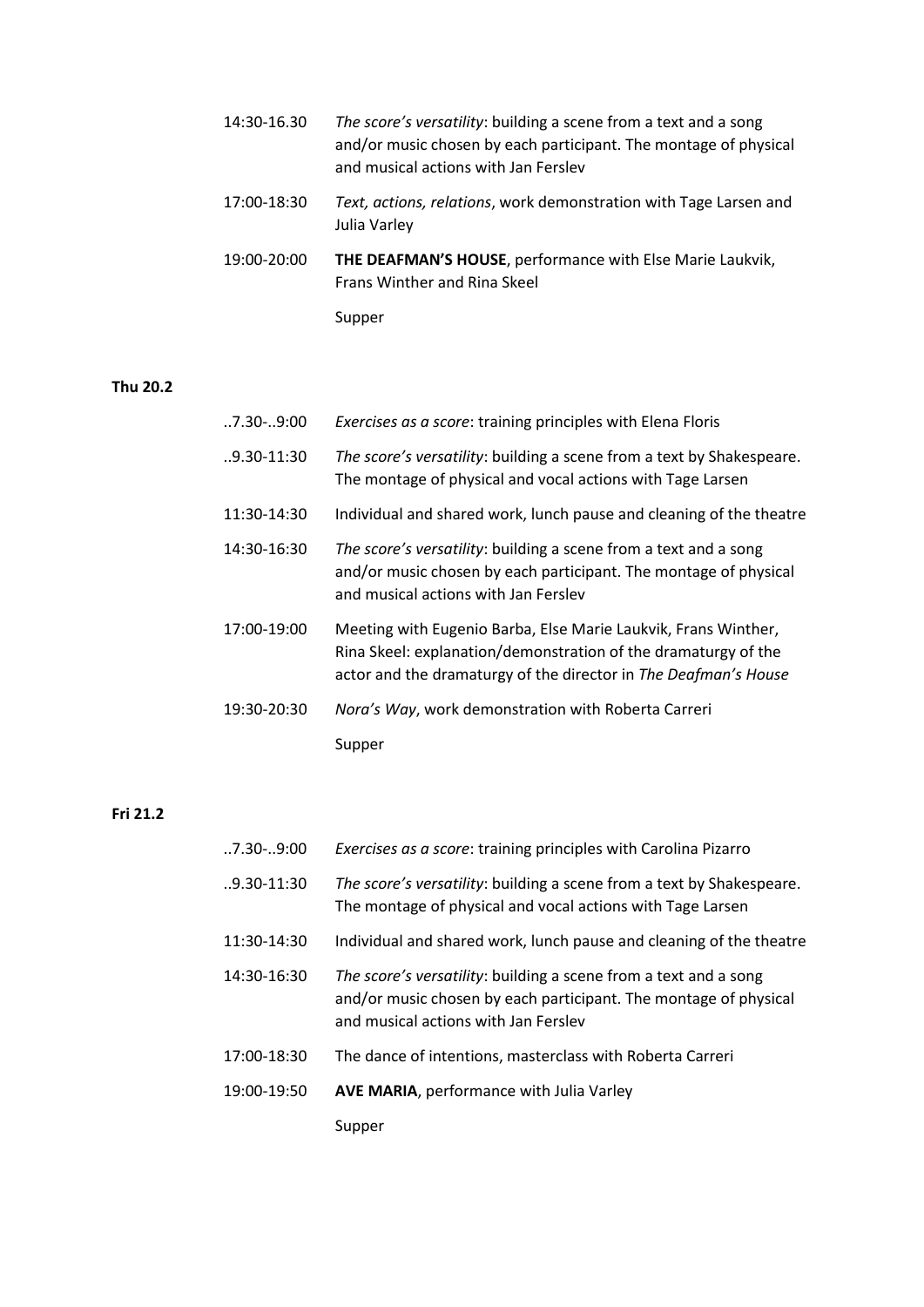## **Sat 22.2**

| $.7.30-.9:00$ | Exercises as a score: training principles with Carolina Pizarro                                                                                                              |
|---------------|------------------------------------------------------------------------------------------------------------------------------------------------------------------------------|
| 9.30-10:30    | The score's versatility: building a scene from a text by Shakespeare.<br>The montage of physical and vocal actions with Tage Larsen                                          |
| 11:00-12:00   | The score's versatility: building a scene from a text and a song<br>and/or music chosen by each participant. The montage of physical<br>and musical actions with Jan Ferslev |
| 12:00-14:30   | Individual and shared work, lunch pause and cleaning of the theatre                                                                                                          |
| 14:30-16:30   | Meeting with Eugenio Barba and Julia Varley:<br>explanation/demonstration of the dramaturgy of the actor and the<br>dramaturgy of the director in Ave Maria                  |
| 17:00-18:30   | The score's versatility, work with Carolina Pizarro                                                                                                                          |
| 19:00-20:00   | Visit of OTA - Odin Teatret Archives with Simone Dragone                                                                                                                     |
|               | Supper                                                                                                                                                                       |

#### **Sun 23.2**

Free

## **Mon 24.2**

| $0.7.30 - 0.900$ | Exercises as a score: training principles with Carolina Pizarro                                                                                                              |
|------------------|------------------------------------------------------------------------------------------------------------------------------------------------------------------------------|
| $.9.30 - 11:30$  | The score's versatility: building a scene from a text and a song<br>and/or music chosen by each participant. The montage of physical<br>and musical actions with Jan Fersley |
| 11:30-14:30      | Individual and shared work, lunch pause and cleaning of the theatre                                                                                                          |
| 14:30-16:30      | The score's versatility: building a scene from a text by Shakespeare.<br>The montage of physical and vocal actions with Tage Larsen                                          |
| 17:00-18:30      | The possible musicality of a text: vocal actions, masterclass with<br>Julia Varley                                                                                           |
| 19:00-20:00      | <b>SALT</b> , performance with Roberta Carreri and Jan Ferslev                                                                                                               |
|                  | Supper                                                                                                                                                                       |

#### **Tue 25.2**

..7.30-..9:00 *Exercises as a score*: training principles with Donald Kitt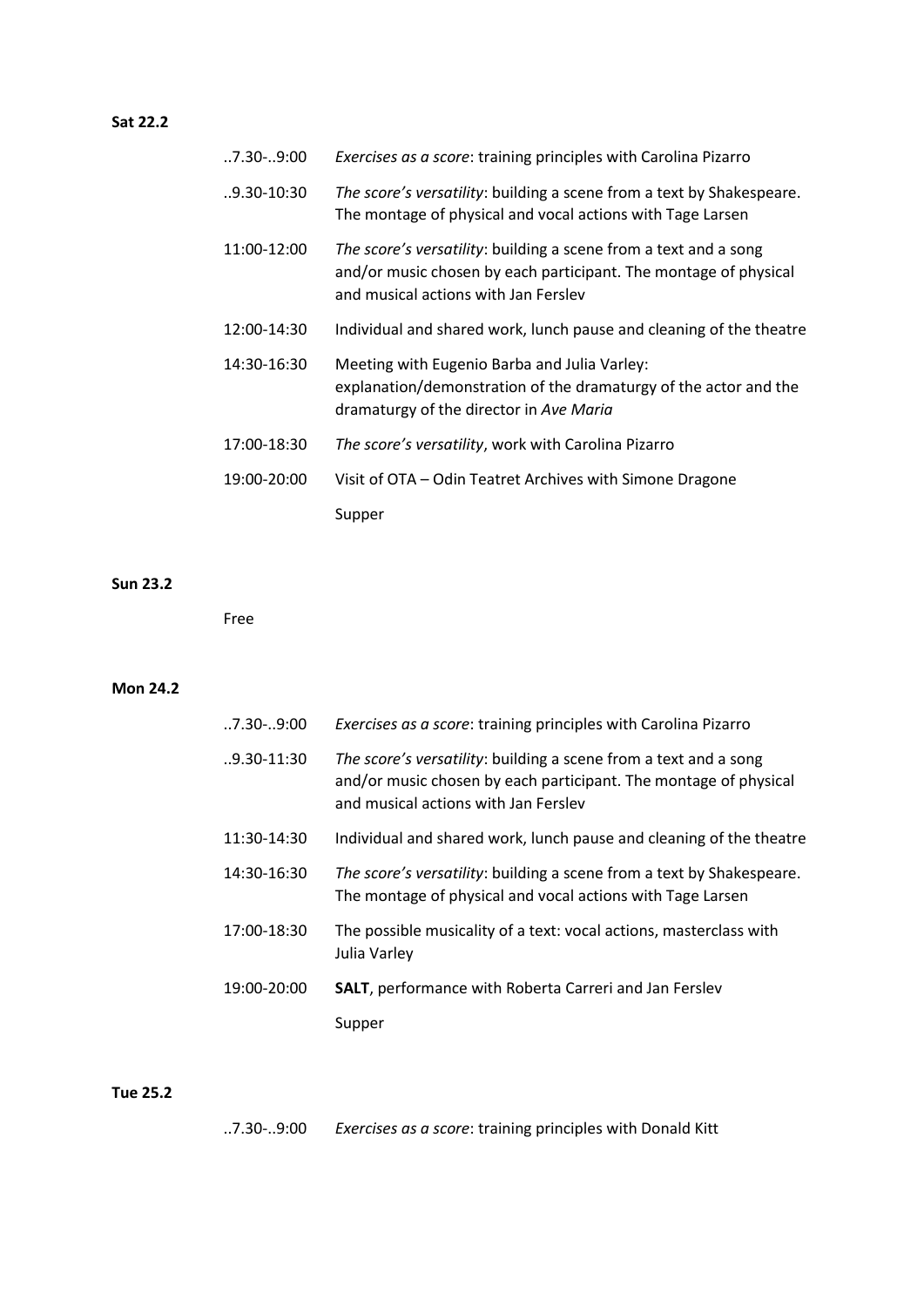| $.9.30 - 11:30$ | The score's versatility: building a scene from a text by Shakespeare.<br>The montage of physical and vocal actions with Tage Larsen                                                            |
|-----------------|------------------------------------------------------------------------------------------------------------------------------------------------------------------------------------------------|
| 11:30-14:30     | Individual and shared work, lunch pause and cleaning of the theatre                                                                                                                            |
| 14:30-16:30     | The score's versatility: building a scene from a text and a song<br>and/or music chosen by each participant. The montage of physical<br>and musical actions with Jan Ferslev                   |
| 17:00-19:00     | Meeting with Eugenio Barba, Roberta Carreri and Jan Ferslev: Letter<br>to the Wind and explanation/demonstration of the dramaturgy of<br>the actor and the dramaturgy of the director in Salt. |
| 19:15-20:00     | Process of composition: energy and discontinuity. Mystery Picasso,<br>film                                                                                                                     |
|                 | Supper                                                                                                                                                                                         |

#### **Wed 26.2**

| $.7.30-.9:00$   | Exercises as a score: training principles with Donald Kitt                                                                                                                   |
|-----------------|------------------------------------------------------------------------------------------------------------------------------------------------------------------------------|
| $.9.30 - 11:30$ | The score's versatility: building a scene from a text and a song<br>and/or music chosen by each participant. The montage of physical<br>and musical actions with Jan Fersley |
| 11:30-14:30     | Individual and shared work, lunch pause and cleaning of the theatre                                                                                                          |
| 14:30-16:30     | The score's versatility: building a scene from a text by Shakespeare.<br>The montage of physical and vocal actions with Tage Larsen                                          |
| 17:00-18:30     | Musical dramaturgy: commenting the film of The Chronic Life with<br>Elena Floris                                                                                             |
| 19:00-20:00     | ITSI BITSI, performance with Iben Nagel Rasmussen, Jan Ferslev and<br>Kai Bredholt                                                                                           |
|                 | Supper                                                                                                                                                                       |

#### **Thu 27.2**

| $0.7.30 - 0.9:00$ | Exercises as a score: training principles with Donald Kitt                                                                                                                    |
|-------------------|-------------------------------------------------------------------------------------------------------------------------------------------------------------------------------|
| $.9.30 - 11:30$   | The score's versatility: building a scene from a text by Shakespeare.<br>The montage of physical and vocal actions with Tage Larsen                                           |
| 11:30-14:30       | Individual and shared work, lunch pause and cleaning of the theatre                                                                                                           |
| 14:30-16:30       | The score's versatility: building a scene from a text and a song<br>and/or music chosen by each participant. The montage of physical<br>and musical action s with Jan Ferslev |